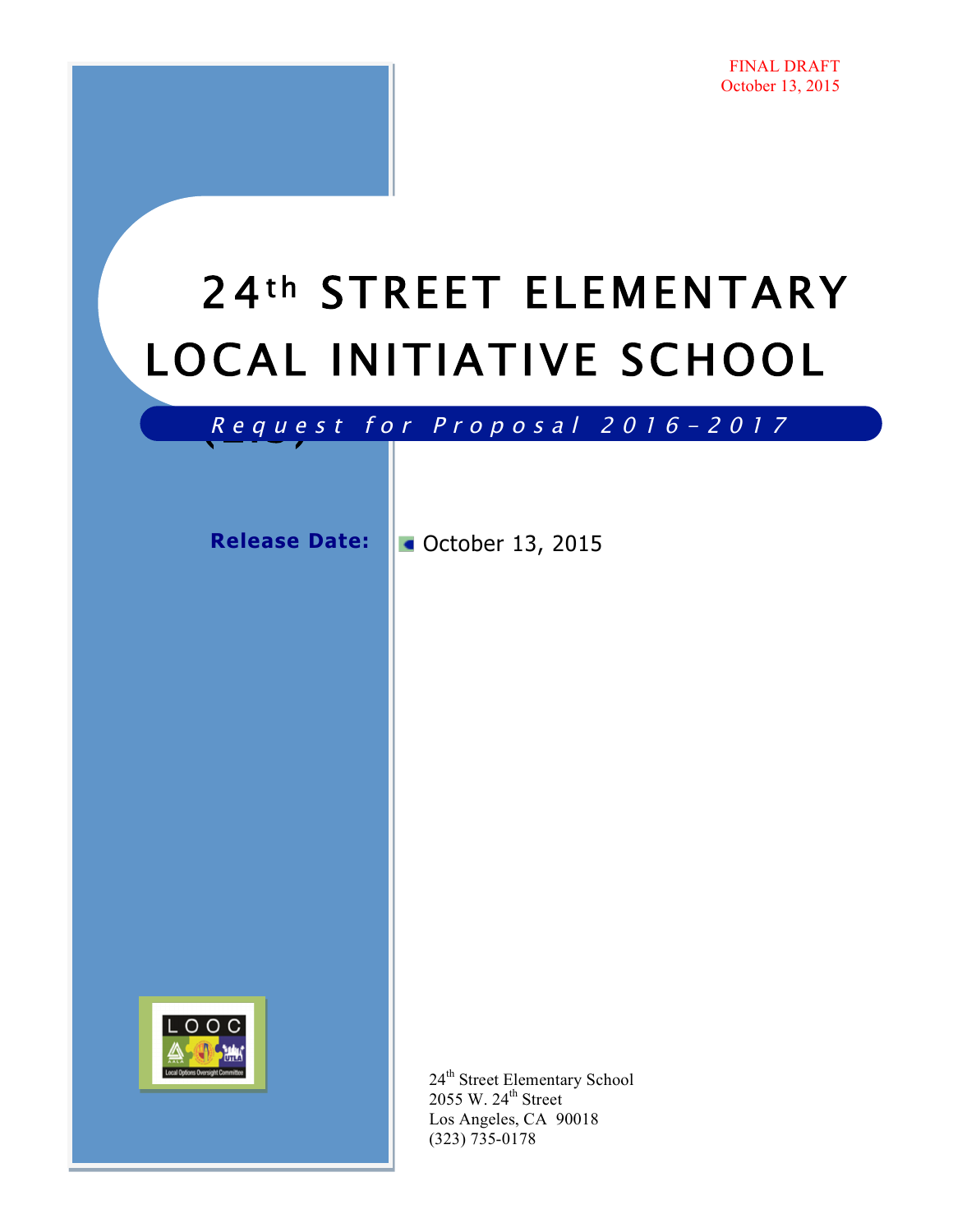## **REQUEST FOR PROPOSAL**

### **GENERAL QUESTIONS**

#### **1. Vision and Mission**

**Vision:** 24<sup>th</sup> Street Elementary School is an exemplary public school that empowers lifelong learners who will become productive world changers.

**Mission:** The mission of Twenty-fourth Street Elementary School is to provide students with an exceptional public education that helps them develop critical thinking skills necessary for success in the 21st century. Through family and community partnerships, we strive to instill a dedication to improving our world through a commitment to social justice.

#### **2. School Data Profile/Analysis:**

In the 2012-2013 school year, parents used the rights in the Parent Empowerment Act to demand radical change at  $24<sup>th</sup>$  Street starting in the 2013-2014 school year. The parents chose a re-start option, which meant that the school would stay a traditional LAUSD public school; however, every employee at the school would have to re-apply for their jobs. This meant that in 2013-2014 school year, only 14 employees returned to the school. The new staff came together to dramatically improve the performance of the school.

At the time of the re-start, 24<sup>th</sup> Street ranked as one of the ten lowest-performing elementary schools in LAUSD in three-year average API scores, and would have been the second lowest-performing school in the Central district if it had existed. Recent data from the CAASPP for the 2014-2015 SBAC assessment shows that now 24<sup>th</sup> Street's performance has risen, and when compared to other schools in the district, we would rank 362<sup>nd</sup> out of 399 in third-grade ELA; 383<sup>rd</sup> out of 499 in fourth-grade ELA; 372<sup>nd</sup> out of 498 in  $3^{rd}$  grade math, and  $363^{rd}$  out of 498 in fourth-grade math. Our school is no longer one of the lowest-performing schools in the district.

Now that we have CAASPP data, our school will use the Interim Assessment Blocks as well as the Comprehensive Interim Assessment to inform our instruction throughout the year. We will use similar data analysis strategies and planning as we have used to raise our DIBELS assessment scores. In the two years since the new staff has been at  $24<sup>th</sup>$  Street, we have closed the gap with the district from a 12% difference in benchmark students (EOY 2013-2014) to a 2% difference in benchmark students (BOY 2014-2015).

The key to our success in improving our DIBELS data has been a focus on the foundational reading standards, implementation of small-group intervention during Universal Access Time, and mastery of effective teaching strategies from the 95% group, *Treasures*, and the Florida Center for Reading and Research. We have also closely monitored student learning through DIBELS progress monitoring assessments and diagnostic assessments such as the CORE phonics survey. We are now beginning to monitor students' reading comprehension through the TRC assessment. We will use a similar structure of assessment, analysis, planning, implementation, and reflection in our implementation.

Finally, one of our greatest successes has been the positive engagement of our parents. We have raised the percentage of parents who feel the school provides them with support to improve their child's learning from 59.7% in 2012-2013 to 91.3% in 2013-2014. We will continue to improve the opportunities for our parents to grow in their capacity to work as partners in our school's success.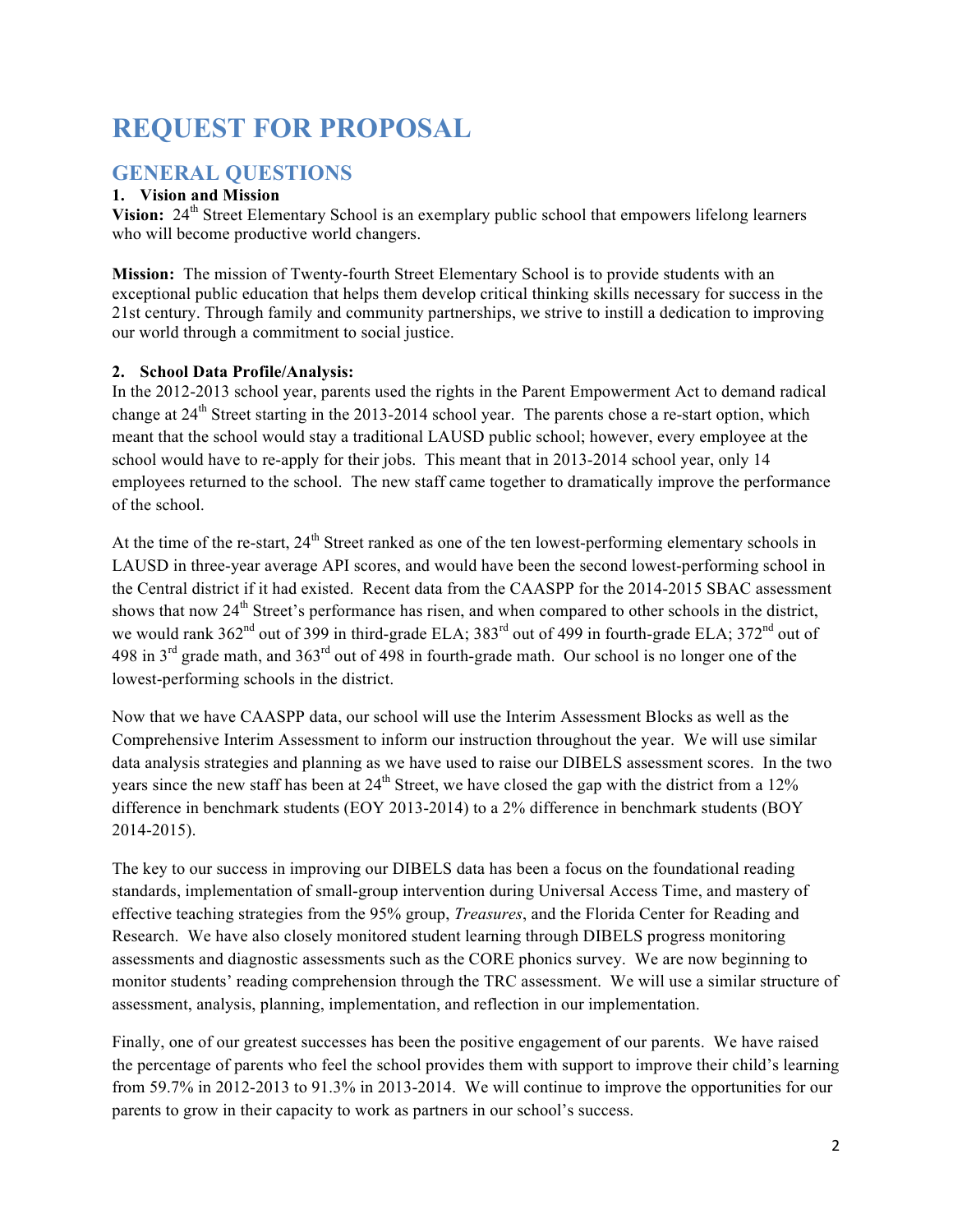All of these are the ways that we will measure our success in our mission and vision to be an exemplary public school. We will also use qualitative measures to evaluate our success in empowering students to be world changers. As empowered citizens, our students will be able to proficiently use the skills learned in a balanced literacy framework to express themselves, advocate for change, and critically think about the world around them.

Our primary goal is to rise to the top quartile of schools in the district, and we are focused on improving our proficiency rates as measured on the CAASPP. In 2014-2015 the percentage of our students who scored at or above standard were: 17% in third-grade ELA; 16% in fourth-grade ELA; 19% in third-grade math, and 14% in fourth-grade math. We are using this data and our performance in the different claims to adjust instruction and raise student performance.

Our next goal is to successfully implement a balanced literacy approach to instruction, so that our students are fully supported in the critical thinking skills they need to master the Common Core State Standards. We have been working with Growing Educators for the last two years to successfully implement Writer's Workshop. Our goal is to round out our literacy instruction through successful implementation of a full balanced literacy model that is supported by complementary instruction in ELD and the content areas.

One of our on-going struggles is student attendance. We have raised our students who attend school 96% of the time from 60.6% in 2012-213 to 64% in 2013-2014. Highly engaging instruction and studentcentered content will help us to meet the district goal of 71% of students attending 96% of the year (less than seven absences). Balanced literacy will provide students an opportunity to make choices about their own learning, and will give our students the compelling desire to be in school every day.

#### **Family and Community Engagement:**

24<sup>th</sup> St. Elementary has held a variety of events in order to support family and community engagement such as the Fall Festival, garden workdays, volunteer workdays, and book fairs. In addition to these community-building events, we place a great emphasis on academic partnerships through APTT meetings (Academic Parent Teacher Teams), where parents are taught a specific literacy or math strategy that they practice with their child at home, Student Led Conferences, and parent workshops. We regularly host Common Core Chats with the Principal and invite parents to join our teachers and administrators during instructional rounds. As a parent-trigger school, establishing a strong and purposeful relationship with the parents and larger community is extremely important to us. Our goal this year is for our PTA to reach 200 members (and it is almost there!). We have a strong Parent Center and fabulous parent volunteers. In the last year, we have been able to significantly improve our attendance with the help of our support staff, which consists of a PSA, School Psychologist, and Site Operations Coordinator. Our school website has been updated and provides parents with important calendar events and information. We consistently contact parents about events and dates in order to promote participation and minimize absences.

As we move towards a balanced literacy program, we would like to continue these crucial aspects of engagement, and begin to focus on supporting and celebrating literacy in our community. In order to build a community of readers we will bring the RIF (Reading is Fundamental) program to our school and host events such as "Donuts with Dads/ Muffins with Mom," where parents can come in and watch the classroom teacher demonstrate a specific skill or strategy that they can use to support their child's reading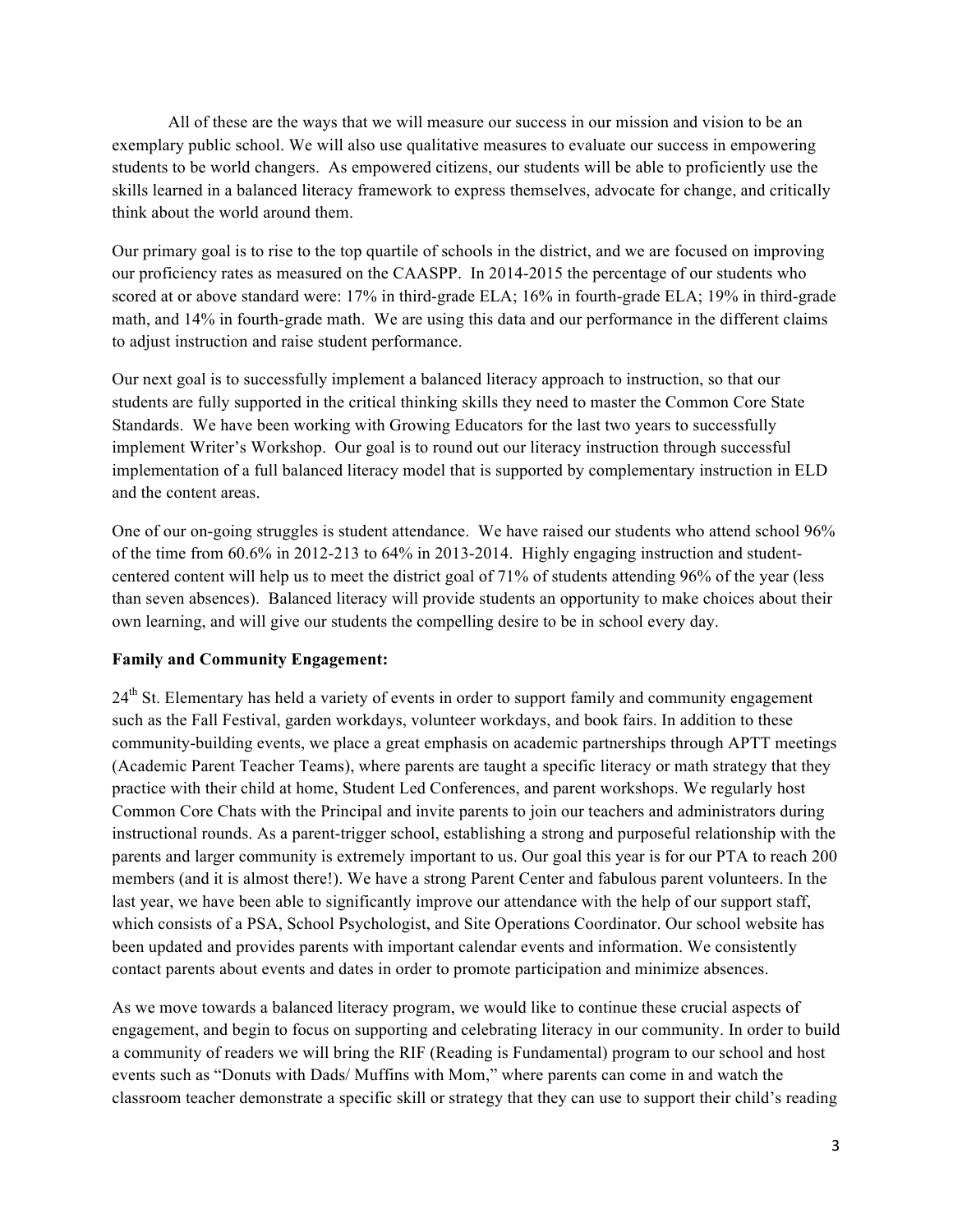at home, and then practice it in the classroom. We will invite parents to join us for writing celebrations at the end of each genre study and we will use these opportunities to explain what balanced literacy is and how they can support literacy in the home. On another note, we would like to also help families understand the importance of computer literacy, and support them in using many of the online resources we have available for their children, such as Reading A-Z. Ideally we would also like to host more evening workshops for working parents to attend. Hosting several family-friendly literacy-based events throughout the year will help make our school a welcoming place for families (i.e. encouraging students to wear book character costumes at the fall festival instead of regular Halloween costumes). We will measure our success with the LAUSD School Experience surveys, as well as parent attendance to these events.

#### **3. School Culture and Climate**

#### **Academic Culture:**

24<sup>th</sup> Street Elementary School has a highly collaborate academic culture. Our faculty participates in professional learning communities so that teachers can work together as a grade level and plan how to better meet students' needs. We have monthly PLC meetings where teachers analyze data, reflect on instructional practices, and research current standards-based practices. It is during these times that we are able to build on our understanding of early literacy and develop our balanced literacy curriculum.

Our school also holds student-led conferences (SLC) twice a year. These conferences are opportunities for parents to see how their students are meeting grade-level standards, and for teachers and parents to communicate how to better support their child at home. 24<sup>th</sup> Street Elementary School has also held Academic Parent Teacher Team (APTT) meetings where PLCs choose a standard that the majority of their students are not meeting, and hold parent workshops to equip them with the tools necessary to close the achievement gap in the particular academic area. The APTTs consist of measuring student academic growth, creating parent support resources, and continuous intervention.

#### **Professional Culture:**

24<sup>th</sup> Street Elementary School also participates in monthly instructional rounds that include teachers, staff leadership team, parents, and district employees. Each month, the team identifies a few focus elements and visit classrooms to see evidence of these elements. The team then debriefs the evidence and relates their findings back to the staff, with the purpose of having our teaching staff constantly reflect and refine their teaching practices.

#### **4. Design Team Capacity:**

Design Team Members: Mary Ann Sullivan - Principal Olivia Martinez - Instructional Coach Margaret Thi - Teacher (3rd Grade) Leticia Rosales - Teacher (3rd Grade) Laurel Lang - Teacher (1st Grade) Rita Worley - Teacher (3rd Grade)

The Design Team was comprised of dedicated teachers and administrative volunteers who are committed to the highest achievement of our school, students, and community. Team members attended information sessions, met with members of the Local Options Oversight Committee, and worked collaboratively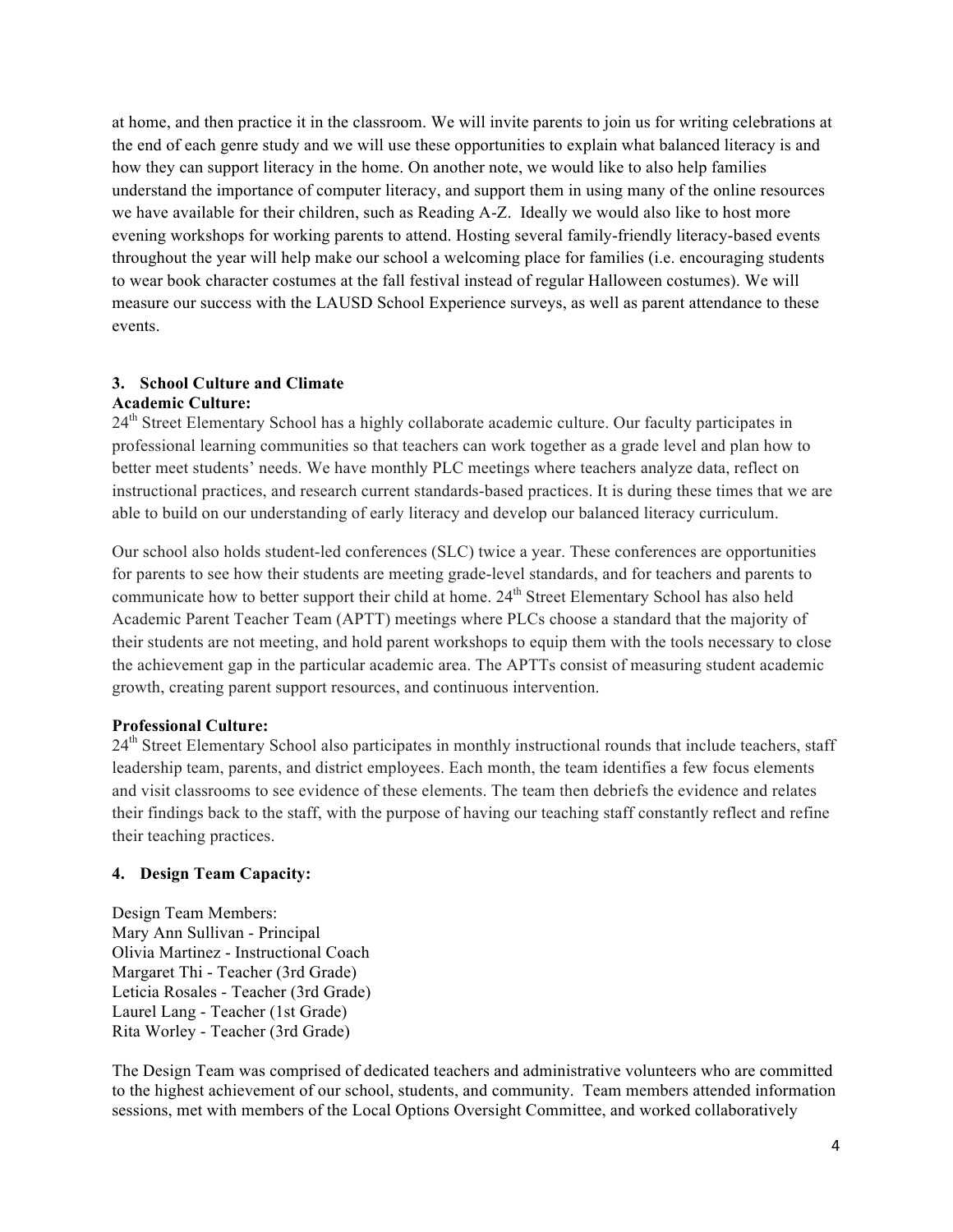within the school to understand and select the most appropriate model and waivers for their particular circumstances. The team was in charge of compiling and presenting pertinent information regarding the LIS model intent, process, and selected waivers to the school's staff and parent community.

Mary Ann Sullivan is 24th Street Elementary School's principal. She holds a Masters in Educational Leadership, in addition to her extensive experience within LAUSD. She began as a classroom teacher and Literacy Coach/Intervention Support, spent several years as a Response to Instruction and Intervention Expert, and then became an Elementary Literacy Coordinator. Ms. Sullivan took part in piloting TRC assessment, studying Transitional Kindergarten through the California Department of Education, researching intervention through syllable instruction as part of the Target Grant for Third Grade Teachers, and researching effective K-2 foundational reading skills instruction for the Early Literacy Academy. She also led the restart of 24th Street Elementary following the enactment of the Parent Empowerment Law.

Olivia Martinez is 24th Street's Instructional Coach. She holds a Masters of Education, a Reading Specialist Certificate, and is National Board Certified in Literacy. She worked as a classroom teacher for 1st through 4th grade for 9 years, an Intervention Coordinator for 4 years, and is on her third year as an Instructional Coach. Ms. Martinez also has previous experience in the successful design and proposal of an LIS model for Glassell Park Elementary.

Leticia Rosales is a highly experienced upper elementary classroom teacher. Her dedication and commitment to education is evidenced by her Leadership roles at 20th Street School, where she headed the Response to Instruction and Intervention Team for two years, conducted Professional Developments, coached award-winning math teams, and co-founded the Student Council.

Margaret Thi, Laurel Lang, and Rita Worley are third-year teachers who completed their Masters of Education through the University of California, Los Angeles's Center X. Center X is a graduate program specifically committed to fostering socially just and equitable public education. They are part of the original staff hired for 24th Street's historic restart following the invocation of the Parent Empowerment Law.

Each design team member engaged stakeholders in their input on the LIS plan through various formats: parent workshops, School Site Council meeting, ELAC meeting, and through the PTA. Parents and community members strongly support the teachers to make the instructional decisions necessary to help their students succeed.

#### **LOCAL INITIATIVE SCHOOL INSTRUCTIONAL PROGRAM**

The Plan should clearly outline the school's educational philosophy and reflect the School Plan's mission and vision throughout this section For each waiver include a brief statement as to how the waiver is aligned to and will advance the school plan. Mark the specific waivers requested. If you do not request a waiver you do not need to respond to the prompt.

Applicants interested in the Local Initiative School model should review the LAUSD-UTLA Local School Stabilization and Empowerment Initiative as part of their preparation in writing their plan. Additional resources are also available at http://achieve.lausd.net/Page/2578.

| LIS<br>Waiver | <b>Description</b>                                                                                                                                     | <b>Selection Status</b>          |
|---------------|--------------------------------------------------------------------------------------------------------------------------------------------------------|----------------------------------|
|               | Re-adoption in the Local Initiative School program of any current special<br>conditions and/or waivers already applicable to the school such as School | We are selecting<br>this waiver: |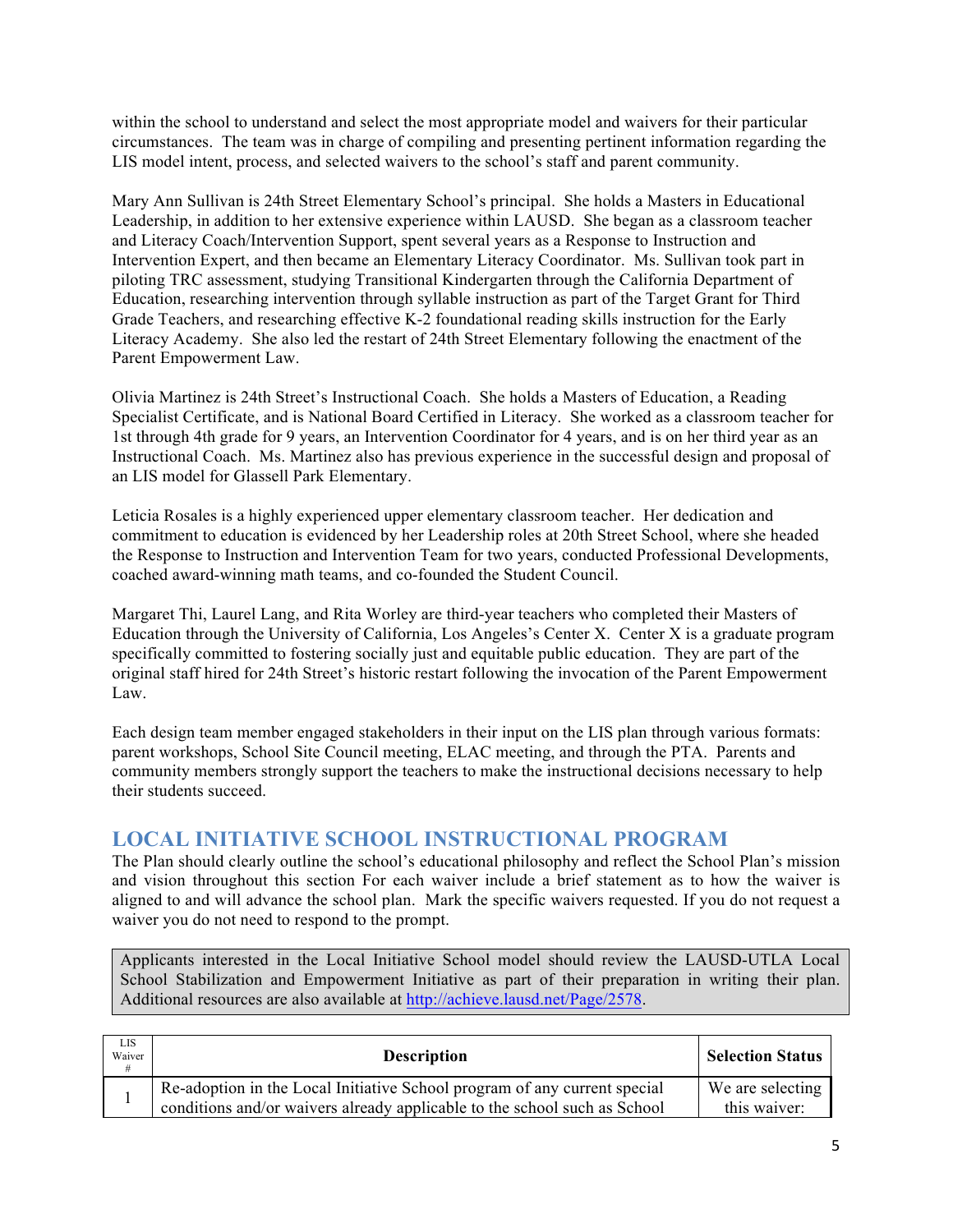|                | Based Management (SBM).                                                                                                                                                                                                                                                                                                                                                                                                                                                                                                                                                                                                                                                                                                              | Yes              | No             |
|----------------|--------------------------------------------------------------------------------------------------------------------------------------------------------------------------------------------------------------------------------------------------------------------------------------------------------------------------------------------------------------------------------------------------------------------------------------------------------------------------------------------------------------------------------------------------------------------------------------------------------------------------------------------------------------------------------------------------------------------------------------|------------------|----------------|
|                |                                                                                                                                                                                                                                                                                                                                                                                                                                                                                                                                                                                                                                                                                                                                      | X                | □              |
|                | If you have selected yes, please address the following prompts:<br>Describe the special conditions/waivers that are applicable to your school because it was a<br>LEARN, SBM, iDesign etc., or other reform initiative.<br>24 <sup>th</sup> St. Elementary would like to keep the current waivers that are applicable to our school. Due<br>to the history of the school, in regards to the restart plan, our school community believes that<br>consistency is a key component to our current and future success.                                                                                                                                                                                                                    |                  |                |
|                | Methods to improve pedagogy and student achievement                                                                                                                                                                                                                                                                                                                                                                                                                                                                                                                                                                                                                                                                                  | We are selecting |                |
|                | Local initiative Schools have the flexibility to choose and/or develop                                                                                                                                                                                                                                                                                                                                                                                                                                                                                                                                                                                                                                                               | this waiver:     |                |
|                | methods to improve pedagogy and student achievement, such as articulation                                                                                                                                                                                                                                                                                                                                                                                                                                                                                                                                                                                                                                                            | Yes              | N <sub>0</sub> |
|                | between grade levels and departments, intervention strategies and                                                                                                                                                                                                                                                                                                                                                                                                                                                                                                                                                                                                                                                                    | $\Box$           | X              |
|                | intervention/special support programs.<br>How will the school use instruction autonomy?                                                                                                                                                                                                                                                                                                                                                                                                                                                                                                                                                                                                                                              |                  |                |
| $\overline{2}$ | Your response should address the following: Describe the proposed instructional program<br>and the strategies that will be implemented. Explain why these instructional methods are<br>well-suited to address the needs of the student population served by the school. Describe how<br>the education program will meet the needs of all students. Explain how this connects to the<br>current levels of student achievement as described in the data analysis section and how it<br>aligns with the school's vision and mission. Discuss any special academic/curricular themes<br>the school will feature.<br>Identify the accountability measures and metrics that will be used to evaluate the<br>effectiveness of the pedagogy. |                  |                |
|                | Locally determined curriculum (aligned to Common Core State Standards                                                                                                                                                                                                                                                                                                                                                                                                                                                                                                                                                                                                                                                                | We are selecting |                |
|                | and District minimum curriculum standards)                                                                                                                                                                                                                                                                                                                                                                                                                                                                                                                                                                                                                                                                                           | this waiver:     |                |
|                | Local initiative Schools have the flexibility to choose and/or develop                                                                                                                                                                                                                                                                                                                                                                                                                                                                                                                                                                                                                                                               | Yes              | No             |
|                | curriculum models that best reflect the mission and educational philosophy<br>of the school and that best serve the needs of the student population. (All<br>State and Federal mandates remain applicable, as well as court orders and<br>consent decrees.)                                                                                                                                                                                                                                                                                                                                                                                                                                                                          | X                | □              |
|                | 24 <sup>th</sup> St. Elementary will implement a Balanced Literacy approach during the English Language                                                                                                                                                                                                                                                                                                                                                                                                                                                                                                                                                                                                                              |                  |                |
|                | Arts block of instruction. Teachers will supplement the district-adopted curriculum with the                                                                                                                                                                                                                                                                                                                                                                                                                                                                                                                                                                                                                                         |                  |                |
|                | Lucy Calkins Units of Study in Writing and Reading as well as a leveled reading program based                                                                                                                                                                                                                                                                                                                                                                                                                                                                                                                                                                                                                                        |                  |                |
| 3              | on the work of Fountas and Pinnell.                                                                                                                                                                                                                                                                                                                                                                                                                                                                                                                                                                                                                                                                                                  |                  |                |
|                | The supplemental curriculum will not only accelerate students' reading and writing skills but                                                                                                                                                                                                                                                                                                                                                                                                                                                                                                                                                                                                                                        |                  |                |
|                | also develop deeper conceptual knowledge in preparation for meeting CCSS. Autonomy will be                                                                                                                                                                                                                                                                                                                                                                                                                                                                                                                                                                                                                                           |                  |                |
|                | beneficial in this respect insofar as the development of these kinds of lessons will require re-                                                                                                                                                                                                                                                                                                                                                                                                                                                                                                                                                                                                                                     |                  |                |
|                | sequencing of content standards and development of performance-based assessments that                                                                                                                                                                                                                                                                                                                                                                                                                                                                                                                                                                                                                                                |                  |                |
|                | measure student mastery in ways that are different from more traditional multiple choice and<br>constructed response assessments.                                                                                                                                                                                                                                                                                                                                                                                                                                                                                                                                                                                                    |                  |                |
|                |                                                                                                                                                                                                                                                                                                                                                                                                                                                                                                                                                                                                                                                                                                                                      |                  |                |
|                | The invocation of the restart plan has made it necessary to implement changes that will have a                                                                                                                                                                                                                                                                                                                                                                                                                                                                                                                                                                                                                                       |                  |                |
|                | lasting impact on the school. Based on the extensive research and professional literature                                                                                                                                                                                                                                                                                                                                                                                                                                                                                                                                                                                                                                            |                  |                |
|                | supporting Balanced Literacy, as well as a shared view of the purpose of reading and writing in                                                                                                                                                                                                                                                                                                                                                                                                                                                                                                                                                                                                                                      |                  |                |

L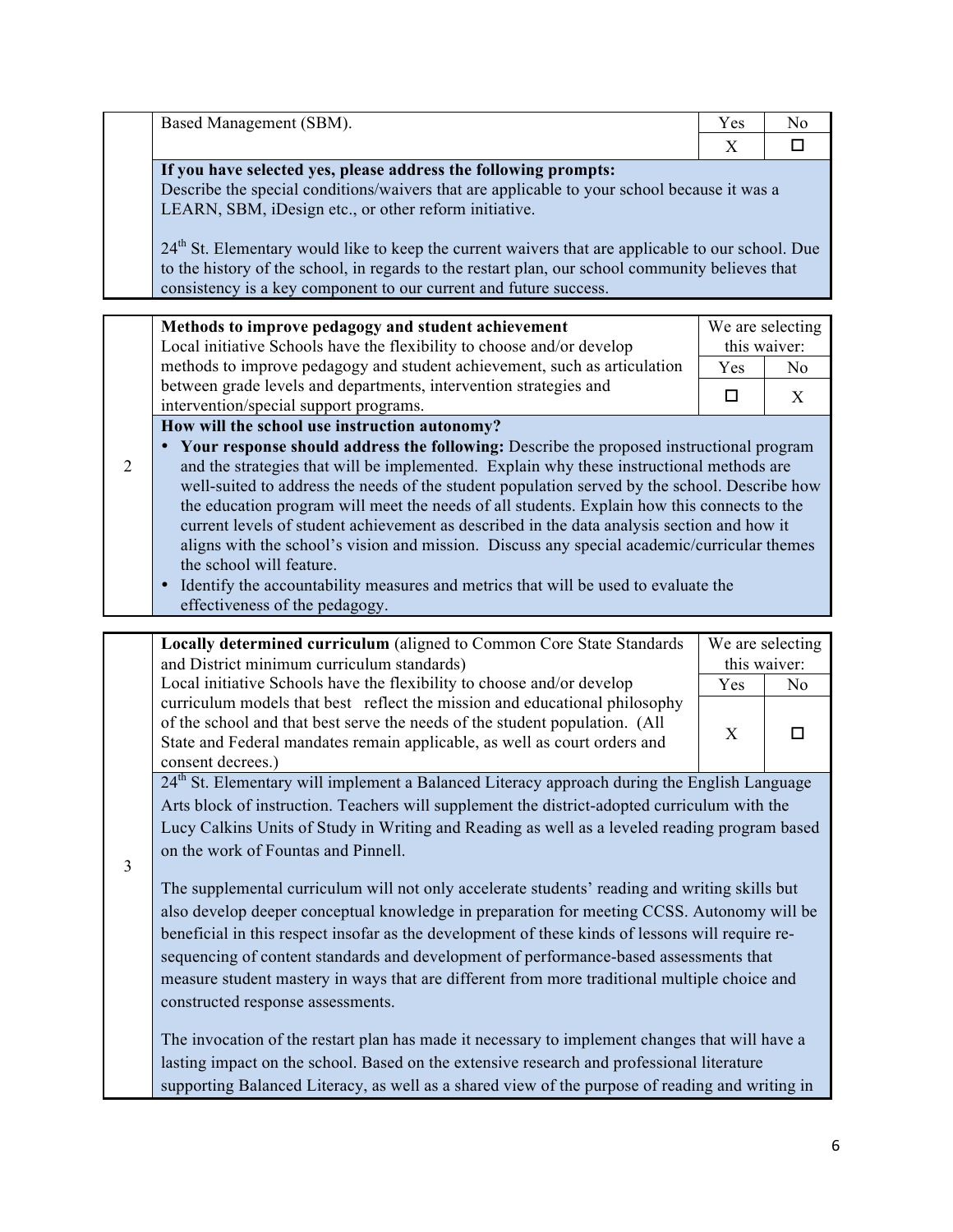a larger context of the school setting, we feel that our students will greatly benefit from this curriculum. Our leadership team has helped to provide extensive professional development and support in these areas (i.e. Growing Educators, Early Literacy Academy). Curricular themes such as early literacy, foundational reading skills, and social justice all work within a balanced literacy approach and will help our staff and parents lead our school towards accomplishing the  $24^{\text{th}}$  St. vision.

We will use several accountability measures to evaluate the effectiveness of this curriculum. Measures may include both state and district- based assessments as well as school-created measurements.

#### **Assessment**

Local Initiative Schools have the flexibility to choose and/or develop local interim benchmark assessments, tests, and pacing plans, aligned with and equivalent to District requirements (e.g., Gifted and Talented Education (GATE), algebra placement) and complying with any State and Federal requirement.

| We are selecting |  |  |  |
|------------------|--|--|--|
| this waiver:     |  |  |  |
| N٥<br>Yes        |  |  |  |
| X                |  |  |  |

**How will the school use assessment autonomy? Your response should:**

- Describe the school-wide assessment plan that will be used to monitor progress toward the identified instructional goals and to make instructional decisions.
- If you are planning to develop your own assessment, describe the process of development and explain what type of assessments you will use (formative and/or summative). Include a timeline that outlines your plans to develop assessments for the school in the implementation plan.
- Identify the accountability measures and metrics that will be used to evaluate the effectiveness of the school's assessment plan.

24<sup>th</sup> St. will use various measures to monitor progress towards the identified instructional goals and to make instructional decisions.

#### 4 Writing Assessments

For each genre teachers will collect the following work samples/assessments

Formative 

- (1) On Demand at beginning of the Unit
- (2) Process pieces

Summative

(1) On Demand at the end of the Unit

Reading Assessments 

DIBELS & TRC - BOY, MOY, EOY

IAB  $(3^{rd}$  &  $4^{th}$ ) throughout the year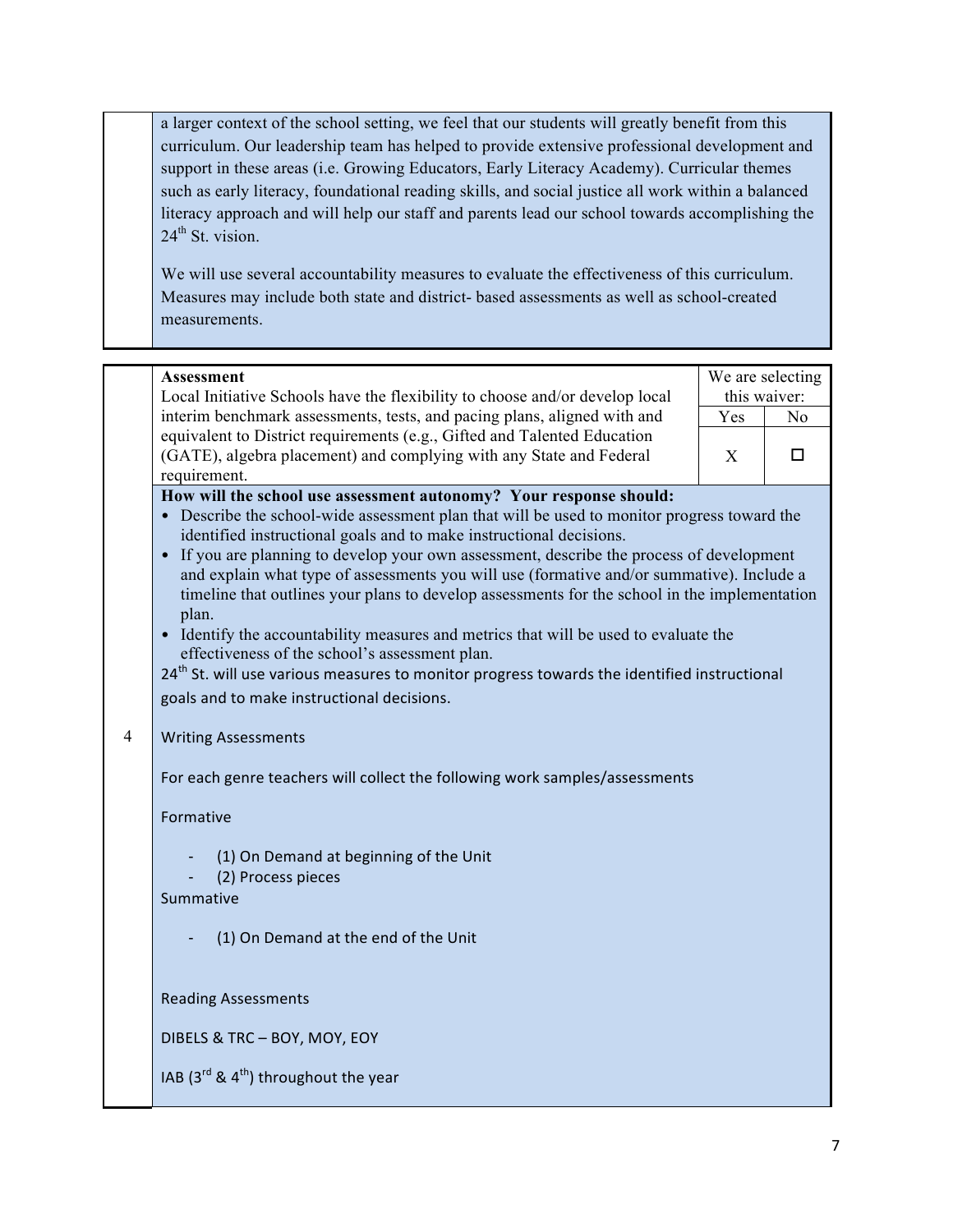District expectations and pacing of instruction and assessment often limit how effectively classroom teachers can teach the required content and intervene to assist students who are not performing at benchmark. This waiver will allow our school to change the timeline of assessments in order to provide rigorous instruction and intervention based on data. Assessments will yield more accurate and valid achievement as students are tested less frequently and given more time to master the required core content. Furthermore, testing of content not taught in class will be limited, as all assessments will be aligned to instructional blocks created by the teachers. Teachers and support staff will have adequate time to analyze data and prepare effective interventions for students who do not meet benchmark standards. Teachers will be able to adequately reflect on their practice and report to parents as they improve collaborative efforts to accelerate learning for individual students. Therefore, opportunities for parents to participate in specially designed interventions for their children will increase with this waiver as well.

In addition, we will use the autonomy under Local Initiative Schools to evaluate all district assessments for validity and purpose at the beginning of the year, and decide which assessments will be implemented. Many of these are formative assessments aimed at providing teachers and other staff with information that can be used to improve student achievement and guide collaborative (PLC) planning and discussions tied to targeted academic intervention. Although many district assessments are valid in tracking student progress, this waiver will allow us to choose which ones we will use in order to provide the best alignment between instruction and assessment at our school.

**Local Schedule and Strategies** Local Initiative Schools have the authority and option to set their own school schedule for both staff and students, including modified daily instructional days/minutes, the school schedule of activities and events and special schedules such as those designed to accommodate additional prep time for elementary teachers. All of the above are subject to District-mandated annual number of school days and minimum annual instructional minutes, calendar requirements, and contractual pay in the case of additional required hours of regular daily instruction. All State and Federal mandates remain applicable, as well as court orders and consent decrees. We are selecting this waiver: Yes No  $X$   $\square$ 

5 This waiver will allow the teachers and staff to continue working on improving the school by developing our understanding of balanced literacy and its impact on all subject areas. All changes will adhere to all mandated state and federal guidelines. The change in the local schedule will allow us to have more Early Release Tuesdays. During the additional Tuesday Banked Time/Professional Development time, teachers and staff will continue to gather and attend to improving instruction for all students. It will also allow us to reach the school's goals for improving achievement in all subgroups as stated in the Single School Plan for Student Achievement. This time will be devoted to professional development that leads us towards increased student achievement. A professional development cycle that includes time for whole staff learning and collaboration as well as grade-level planning time will allow teachers time to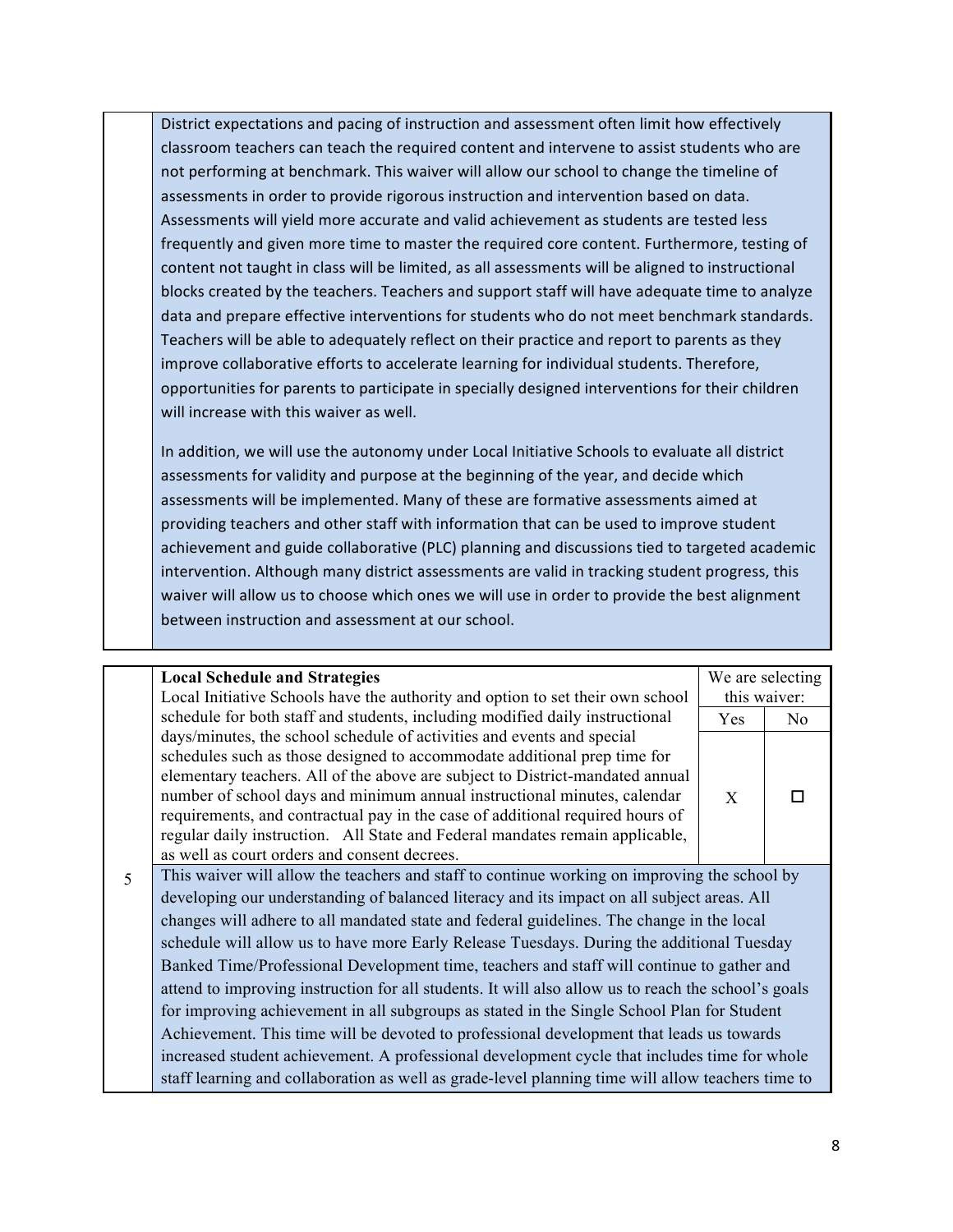develop the skills necessary to propel our students forward in all areas.

The current scheduling of inconsistent Early Release Tuesdays has caused confusion for parents. Therefore, modifying the school schedule to have a more regular calendar of Early Release Tuesdays will lead to more certainty and better communication with parents. Teachers will adhere to the district mandated annual number of school days and minimum annual instructional minutes; therefore no alternative language will replace contract language.

We will use PD evaluations at every meeting to receive feedback on the effectiveness of these meetings and help plan for future professional development.

#### **School Internal Organization Plan**

Local Initiative Schools have the freedom to organize their school's internal organizational plan, such as division into academies, small learning communities, houses, etc., within the assigned population according to the needs of the students and faculty of the school. (All State and Federal mandates remain applicable, as well as court orders and consent decrees.)

| We are selecting |  |  |  |
|------------------|--|--|--|
| this waiver:     |  |  |  |
| N٥<br>Yes        |  |  |  |
|                  |  |  |  |

#### 6 **If you have selected yes, please address the following prompts***:*

- Please detail the new organizational structure that you propose for your school along with the rationale that supports the new structure.
- Discuss the impact on student learning and achievement that you expect to see as a result of transitioning to this new structure.
- Identify the accountability measures and metrics that will be used to evaluate the effectiveness of the new organizational structure.

#### **Professional Development**

Local Initiative Schools have the authority and option to design local professional development plans aligned with the school's Instructional Plan/Single Plan for Student Achievement to meet the needs of the students and faculty of the school, except as to training related to legal/compliance mandates. *(All State and Federal mandates remain applicable, as well as court orders and consent decrees.)*

|           | We are selecting<br>this waiver: |  |  |
|-----------|----------------------------------|--|--|
| Yes<br>N٥ |                                  |  |  |
|           | X                                |  |  |

 $24<sub>th</sub>$  Street School plans to provide professional development that promotes the academic success of our diverse learners, collaborating and actively engaging administrators, teachers, and staff in the implementation of our school plan. Aligned with our school mission and vision statement, administrators, teachers, and staff will collectively provide

7 ongoing input of the various professional development being offered at our school, allowing all parties involved to communicate, through professional development evaluations, their needs to best accelerate student achievement as well as professional growth. The reflection of grade-level and staff needs assessments, conducted periodically throughout the academic year, will yield additional professional development that may be implemented as necessary or as permitted by our school calendar. Having this waiver enables teachers' needs, students' needs, assessment results, and staff to adhere to achieving our mission and vision statement. All professional development will adhere to state and Federal mandates, including the implementation of the Common Core State Standards and the Single Plan for Student Achievement (SPSA).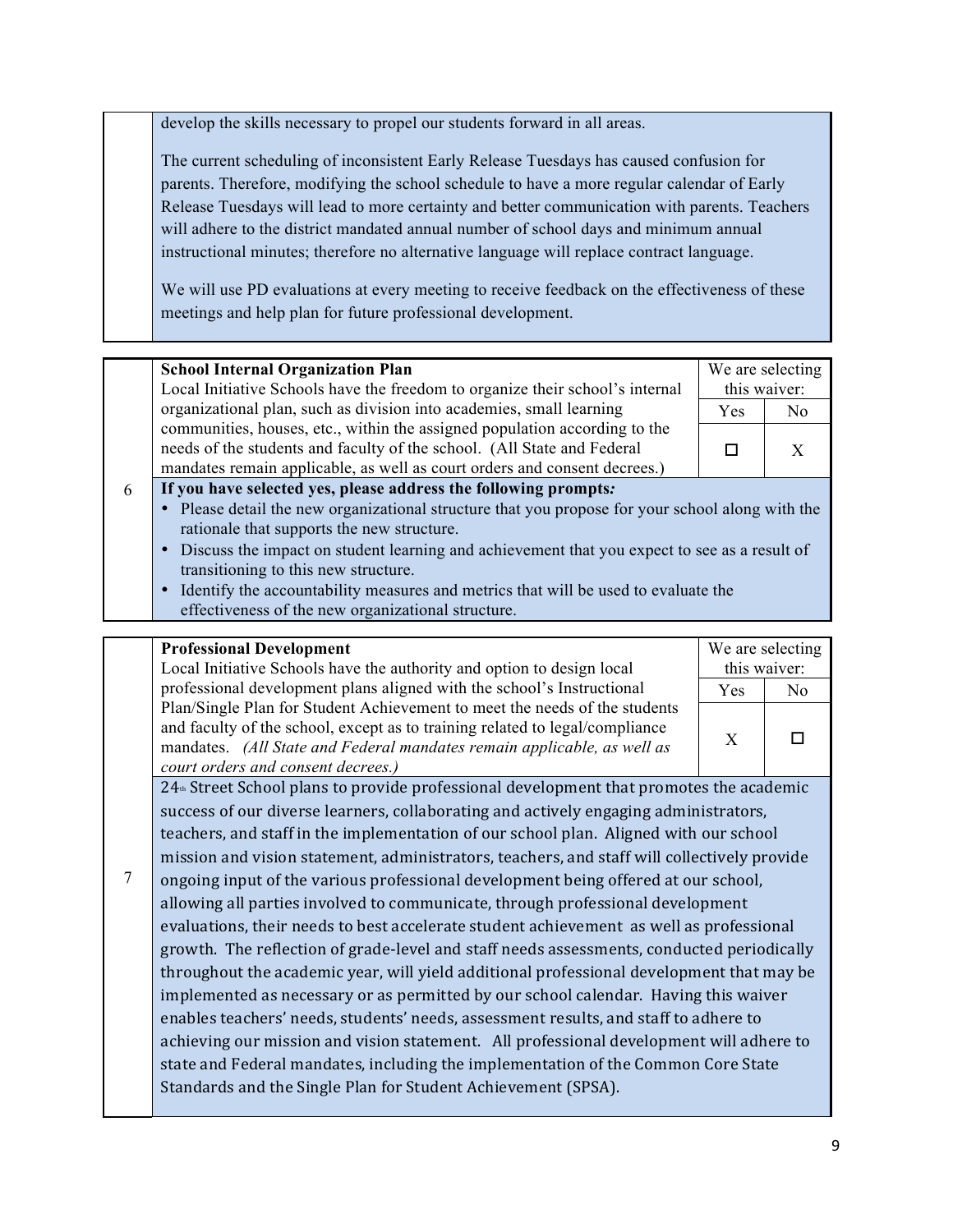|   | <b>Budget</b>                                                                                                                                            | We are selecting |     |
|---|----------------------------------------------------------------------------------------------------------------------------------------------------------|------------------|-----|
|   | Local Initiative Schools have general fund budget control pursuant to the                                                                                | this waiver:     |     |
|   | District's evolving site-based budgeting which currently provides local                                                                                  | <b>Yes</b>       | No. |
|   | discretion but neutralizes the impact of differences such as those among<br>certificated staff salaries and subject to other applicable related District |                  |     |
| Q | requirements such as those governing "guided purchases". (All State and                                                                                  |                  |     |

8 requirements such as those governing "guided purchases". *(All State and Federal mandates remain applicable, as well as court orders and consent decrees.)*

**How will the school use budget autonomy? Your response should:**

Identify specific priority areas and the reasons they are necessary for the school to achieve its mission. Describe any plans for additional fundraising and what areas will be supplemented or supported by these funds.

|   | A Requirement for "mutual consent"                                                                                                                                                                                                                                                                                                                                                                                                                                                                                                                                                                                                                                                            |              | We are selecting |  |
|---|-----------------------------------------------------------------------------------------------------------------------------------------------------------------------------------------------------------------------------------------------------------------------------------------------------------------------------------------------------------------------------------------------------------------------------------------------------------------------------------------------------------------------------------------------------------------------------------------------------------------------------------------------------------------------------------------------|--------------|------------------|--|
|   | Local Initiative Schools may have a requirement for "mutual consent" by                                                                                                                                                                                                                                                                                                                                                                                                                                                                                                                                                                                                                       | this waiver: |                  |  |
|   | school and applying employees with respect to filling of UTLA-represented                                                                                                                                                                                                                                                                                                                                                                                                                                                                                                                                                                                                                     | Yes.         | No.              |  |
| 9 | and AALA-represented site-based openings at the school. This means no<br>District-mandated priority placements but the school must still comply with<br>return rights or other placement rights to the school that are created by legal<br>mandates or by the District-UTLA Agreement. Local Initiative Schools<br>utilize a Personnel Team designated to participate in staff and principal<br>selection, subject to the independent consent of the Superintendent or<br>designee. All State and Federal mandates remain applicable, as well as court<br>orders and consent decrees. (Review Section I-G in the LSSEI agreement<br>which gives detail regarding the local selection process) | X            |                  |  |
|   | 24 <sup>th</sup> Street School will require the use of "mutual consent" to fill site-based openings. A                                                                                                                                                                                                                                                                                                                                                                                                                                                                                                                                                                                        |              |                  |  |
|   | hiring committee, consisting of stakeholder members, will conduct interviews of                                                                                                                                                                                                                                                                                                                                                                                                                                                                                                                                                                                                               |              |                  |  |
|   | prospective employees to ensure that the employee shares the school's mission, vision,                                                                                                                                                                                                                                                                                                                                                                                                                                                                                                                                                                                                        |              |                  |  |
|   | and core beliefs. Once all parties involved determine "mutual consent" and account for the                                                                                                                                                                                                                                                                                                                                                                                                                                                                                                                                                                                                    |              |                  |  |
|   | student population of said opening, the prospective employee will either be hired or                                                                                                                                                                                                                                                                                                                                                                                                                                                                                                                                                                                                          |              |                  |  |
|   | rejected. The use of "mutual consent" will allow school leaders, who are held accountable                                                                                                                                                                                                                                                                                                                                                                                                                                                                                                                                                                                                     |              |                  |  |
|   | for achievement results to have more input in hiring their staff.                                                                                                                                                                                                                                                                                                                                                                                                                                                                                                                                                                                                                             |              |                  |  |
|   |                                                                                                                                                                                                                                                                                                                                                                                                                                                                                                                                                                                                                                                                                               |              |                  |  |

| 10 | Process for determining teacher assignments<br>Local Initiative Schools may adopt local processes/methods for determining                                                       | this waiver: | We are selecting |
|----|---------------------------------------------------------------------------------------------------------------------------------------------------------------------------------|--------------|------------------|
|    | teacher assignments to grade levels, departments, subjects and classes,                                                                                                         | <b>Yes</b>   | N <sub>0</sub>   |
|    | (looping, team-teaching, ungraded instruction, multi-age classrooms, etc).<br>All State and Federal mandates remain applicable, as well as court orders<br>and consent decrees. |              |                  |
|    | How will the school use staffing autonomy? Your response should:                                                                                                                |              |                  |
|    | Describe the alternative process that will be used for determining teacher assignments.                                                                                         |              |                  |
|    |                                                                                                                                                                                 |              |                  |
|    | <b>Process for determining Appointed Positions</b>                                                                                                                              |              | We are selecting |

| <b>Process for determining Appointed Positions</b>                     | We are selecting |     |
|------------------------------------------------------------------------|------------------|-----|
| Local Initiative Schools may adopt local process/methods for selecting | this waiver:     |     |
| teachers as grade level or department chairs, coordinators, deans,     | <b>Yes</b>       | No. |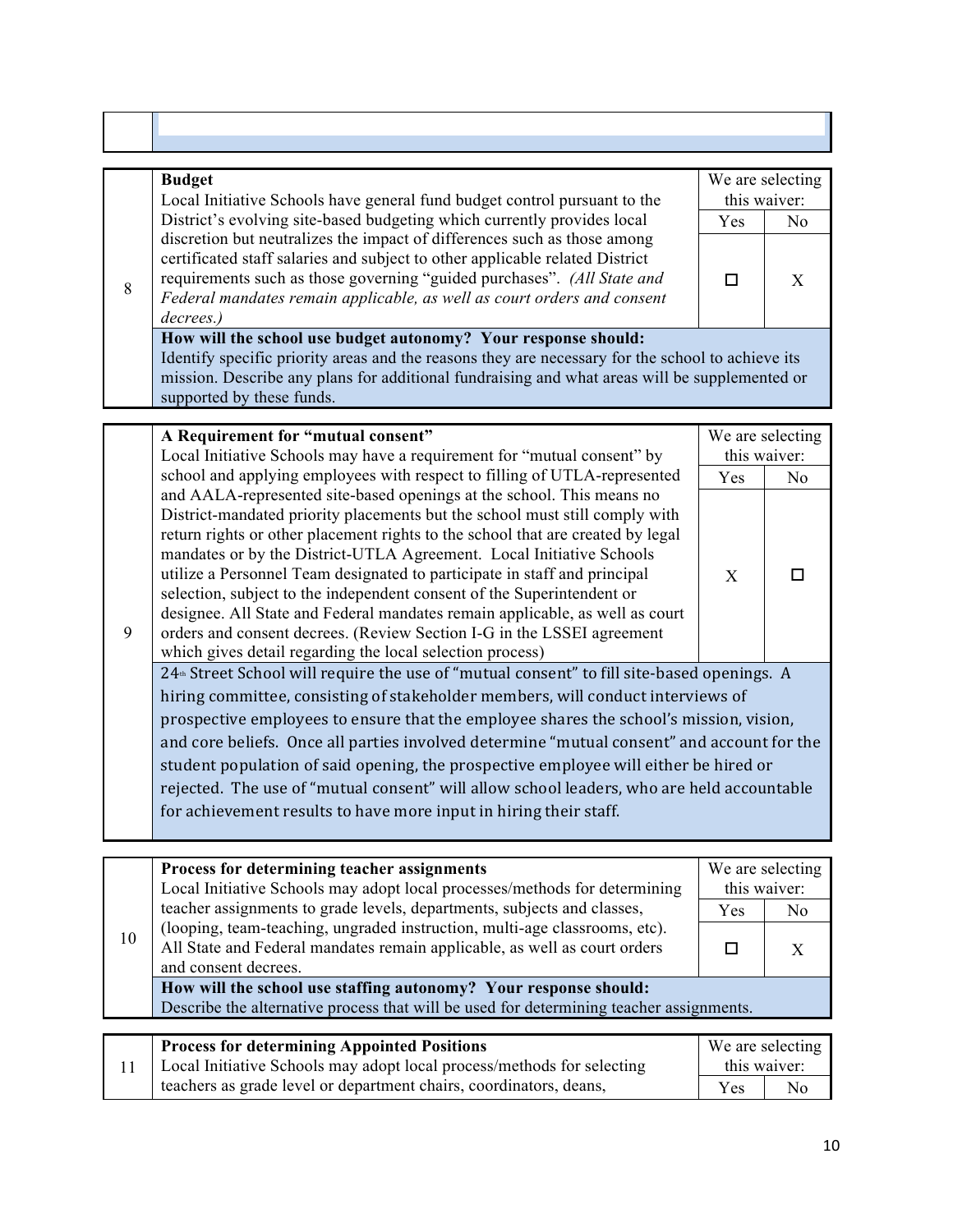|    | instructional coaches, etc.                                                                                                   | $\Box$                                    | $\mathbf X$      |  |
|----|-------------------------------------------------------------------------------------------------------------------------------|-------------------------------------------|------------------|--|
|    | Your response should:                                                                                                         |                                           |                  |  |
|    | Describe the alternative process that will be used for selecting teachers to grade levels, subjects,                          |                                           |                  |  |
|    | classes, etc.                                                                                                                 |                                           |                  |  |
|    | <b>School Discipline Guidelines</b>                                                                                           |                                           | We are selecting |  |
|    | School's student discipline guidelines and code of student conduct, aligned                                                   | this waiver:                              |                  |  |
|    | with District-wide standards and rules governing student conduct,                                                             | Yes                                       | No               |  |
| 12 | suspension, expulsions and transfers.                                                                                         | □                                         | X                |  |
|    | If you have selected this waiver, please address:                                                                             |                                           |                  |  |
|    | How you will implement this waiver and what it will look like in practice?                                                    |                                           |                  |  |
|    |                                                                                                                               |                                           |                  |  |
|    | <b>Health and Safety Matters</b>                                                                                              |                                           | We are selecting |  |
|    | Local Initiative Schools have the freedom to create alternate approaches to                                                   | this waiver:                              |                  |  |
|    | school health and safety matters.                                                                                             | Yes                                       | No               |  |
| 13 |                                                                                                                               | $\Box$                                    | X                |  |
|    |                                                                                                                               | If you have selected yes, please address: |                  |  |
|    | Explain what alternate approaches you plan to use and how they will lead to improved student                                  |                                           |                  |  |
|    | achievement.                                                                                                                  |                                           |                  |  |
|    | <b>Separate Waiver Plans</b>                                                                                                  |                                           | We are selecting |  |
|    | Local Initiative School's adoption of separate waiver plans such as Pilot                                                     | this waiver:                              |                  |  |
|    | program (but subject to that program's RFP, Pilot Steering Committee                                                          | Yes                                       | N <sub>o</sub>   |  |
|    | review/approval process, and Pilot voting requirements), or ESBMM                                                             |                                           |                  |  |
| 14 | Program (but subject to that program's requirements)—in both cases subject                                                    | $\Box$                                    | X                |  |
|    | to the dispute resolution process in Section V below, regarding denials of                                                    |                                           |                  |  |
|    | program approvals or other disputes.                                                                                          |                                           |                  |  |
|    | If you have selected yes, please address the following prompt:                                                                |                                           |                  |  |
|    | Describe how you will implement this waiver and what it will look like in practice?                                           |                                           |                  |  |
|    | <b>Additional Waivers</b>                                                                                                     |                                           | We are selecting |  |
|    | Local Initiative Schools may request local authority waivers in addition to                                                   | this waiver:                              |                  |  |
|    | those described above. Such additional waivers would, however, require                                                        | Yes                                       | N <sub>o</sub>   |  |
|    | separate consideration and approval from both the District and UTLA before                                                    |                                           |                  |  |
| 15 | becoming effective. Identify the additional waivers necessary to support and                                                  | $\Box$                                    | X                |  |
|    | ensure the successful implementation of the school plan. Please contact                                                       |                                           |                  |  |
|    | LOOC at 213 241-8700 if selecting additional waivers.                                                                         |                                           |                  |  |
|    | How will the school use the additional waivers? Each waiver should be addressed                                               |                                           |                  |  |
|    | separately. Your response should:<br>Describe how the school will use each of the additional waivers selected to advance your |                                           |                  |  |
|    | school's Mission and Vision. How will this waiver support other aspects of your plan?                                         |                                           |                  |  |
|    |                                                                                                                               |                                           |                  |  |

school's Mission and Vision. How will this waiver support other aspects of your plan?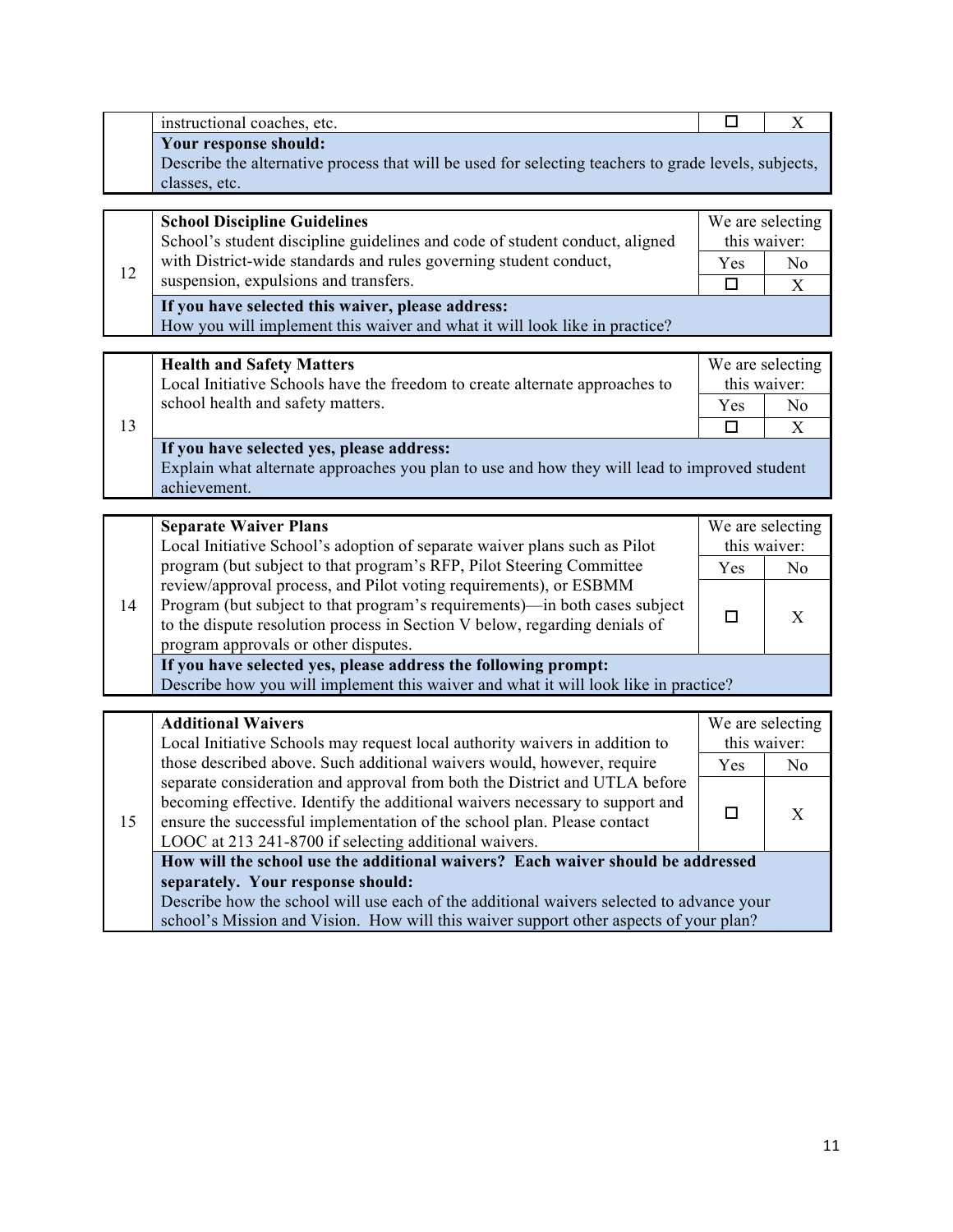### **LIS IMPLEMENTATION PLAN**

It is important that Design Teams have a thorough plan for the implementation of the school. Design Teams should provide an implementation plan for the school that includes a timeline of major activities to be conducted from year one to year three. The timeline should address such aspects as staff selection (principal, if applicable, and teachers), student recruitment and enrollment, curriculum and assessment development (if applicable), student support, family and community engagement, facility operations, ensuring that all are in place by the time the school opens. Design Teams should ensure that their budget aligns with all programming, staffing plans, student enrollment projections, etc. Design teams may choose to respond in narrative form or use the attached template pages not to exceed the 30 page total.

| <b>YEAR ONE</b>  |                                                                                          |                                               |                                            |  |
|------------------|------------------------------------------------------------------------------------------|-----------------------------------------------|--------------------------------------------|--|
| <b>Month</b>     | <b>Action</b>                                                                            | <b>Staff Members</b><br>Responsible           | Mode(s) of<br>Implementation               |  |
|                  | Monthly Instructional Rounds                                                             | Teachers, Parents,<br>Leadership              | Classroom<br>Observations                  |  |
| Ongoing          | <b>Bimonthly PLC Meetings</b>                                                            | Teachers, Instructional<br>Coach, TSP Advisor | <b>Teacher Professional</b><br>Development |  |
|                  | Monthly Parent Workshops                                                                 | Leadership Staff                              | Parent Workshop                            |  |
| March<br>2016    | Write SPSA/Create Professional<br>Development Calendar                                   | School Site Council<br>Members                | School Site Council<br>Meeting             |  |
| April 2016       | Create budget 2016-2017                                                                  | School Site Council,<br><b>ELAC</b>           | School Site Council<br>Meeting             |  |
| May 2016         | <b>Training Hiring Committee</b><br>Hire Staff based on available openings               | Hiring Committee                              | Interviews                                 |  |
| <b>July 2016</b> | Teachers attend Growing Educators<br>Morning Sessions (GEMS)<br>Professional Development | 15 Teachers identified<br>by need/experience  | Professional<br>Development                |  |
| <b>YEAR TWO</b>  |                                                                                          |                                               |                                            |  |